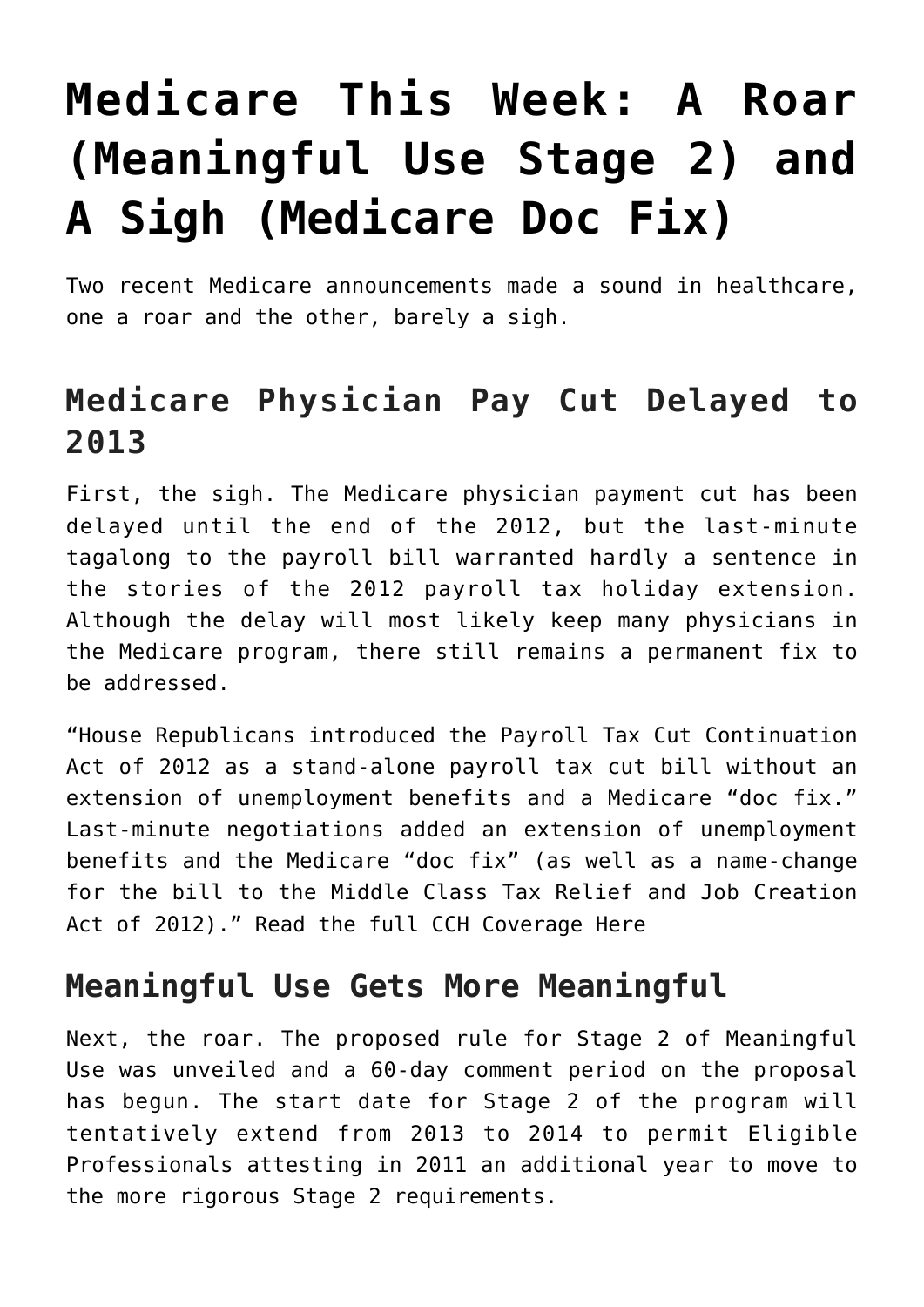From the HHS Announcement:

Health and Human Services Secretary Kathleen Sebelius today announced the next steps for providers who are using electronic health record (EHR) technology and receiving incentive payments from Medicare and Medicaid. These proposed rules, from the Centers for Medicaid & Medicaid Services (CMS) and the Office of the National Coordinator for Health Information Technology (ONC), will govern stage 2 of the Medicare and Medicaid Electronic Health Record Incentive Programs.

"We know that broader adoption of electronic health records can save our health care system money, save time for doctors and hospitals, and save lives," said Secretary Sebelius. "We have seen great success and momentum as we've taken the first steps toward adoption of this critical technology. As we move into the next stage, we are encouraging even more providers to participate and support more coordinated, patient-centered care."

Under the Health Information Technology for Economic and Clinical Health (HITECH) Act, part of the American Recovery and Reinvestment Act of 2009, eligible health care professionals and hospitals can qualify for Medicare and Medicaid incentive payments when they adopt certified EHR technology and use it in a meaningful way. What is considered "meaningful use" is evolving in three stages:

- **Stage 1 (which began in 2011 and remains the starting point for all providers):** "meaningful use" consists of transferring data to EHRs and being able to share information, including electronic copies and visit summaries for patients.
- **Stage 2 (to be implemented in 2014 under the proposed rule):** "meaningful use" includes new standards such as online access for patients to their health information, and electronic health information exchange between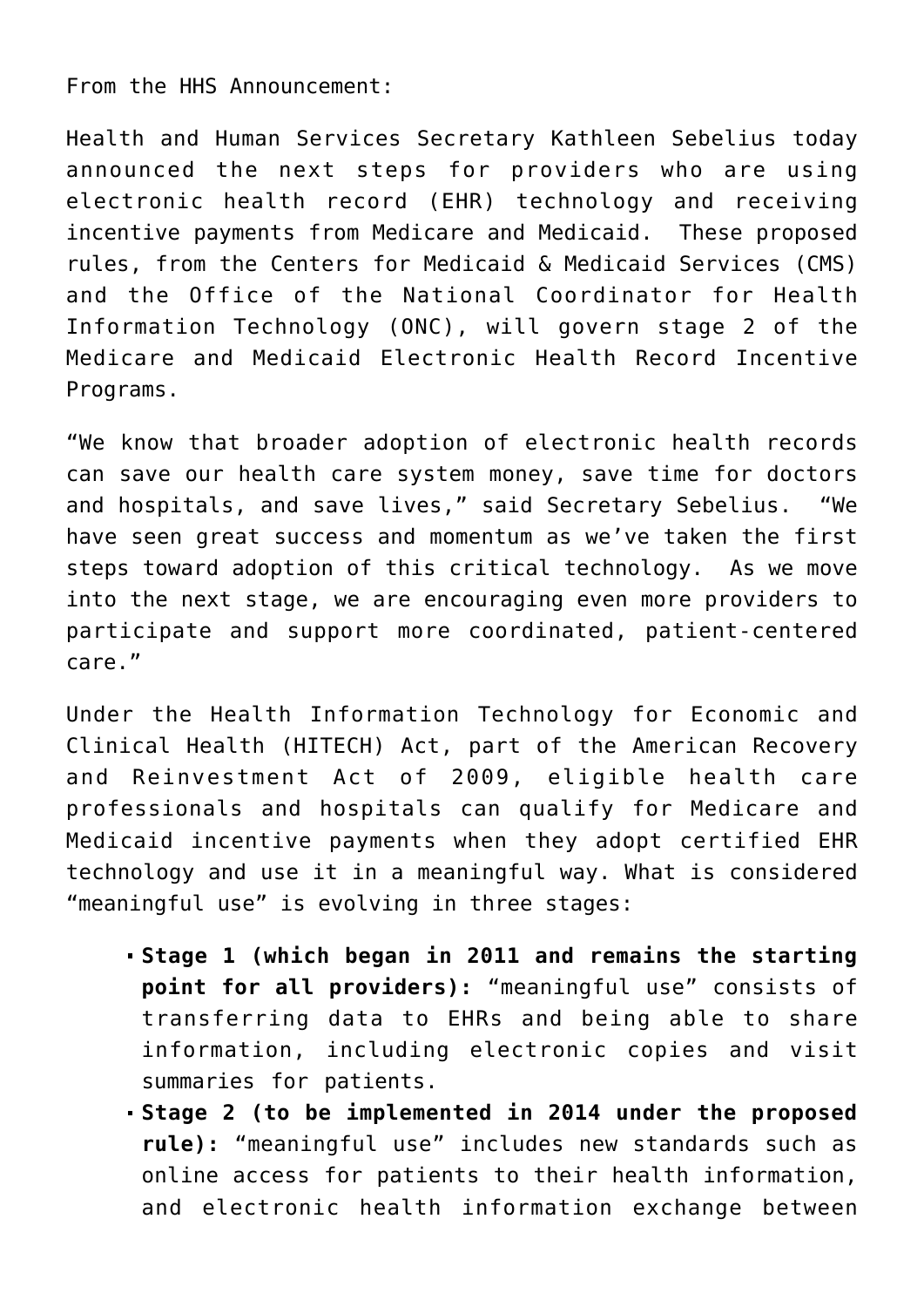providers.

**Stage 3 (expected to be implemented in 2016):** "meaningful use" includes demonstrating that the quality of health care has been improved.

CMS' proposed rule specifies the stage 2 criteria that eligible providers must meet in order to qualify for Medicare and/or Medicaid EHR incentive payments. It also specifies Medicare payment adjustments that, beginning in 2015, providers will face if they fail to demonstrate meaningful use of certified EHR technology and fail to meet other program participation requirements. In a November 2011 "We Can't Wait" announcement

([http://www.hhs.gov/news/press/2011pres/11/20111130a.html\)](http://www.hhs.gov/news/press/2011pres/11/20111130a.html), the Department outlined plans to provide an additional year for providers who attested to meaningful use in 2011. Under today's proposed rule, stage 1 has been extended an additional year, allowing providers to attest to stage 2 in 2014, instead of in 2013. The proposed rule announced by ONC identifies standards and criteria for the certification of EHR technology, so eligible professionals and hospitals can be sure that the systems they adopt are capable of performing the required functions to demonstrate either stage of meaningful use that would be in effect starting in 2014.

"Through the Medicare and Medicaid EHR Incentive Programs, we've seen incredible progress as over 43,000 providers have received \$3.1 billion to help make the transition to electronic health records," said CMS Acting Administrator Marilyn Tavenner. "There is great momentum as the number of providers adopting this technology grows every month. Today's announcement will help ensure broad participation and success of the program, as we move toward full adoption of this moneysaving and life-saving technology."

"The proposed rules for stage 2 for meaningful use and updated certification criteria largely reflect the recommendations from the Health IT Policy and Standards Committees, the